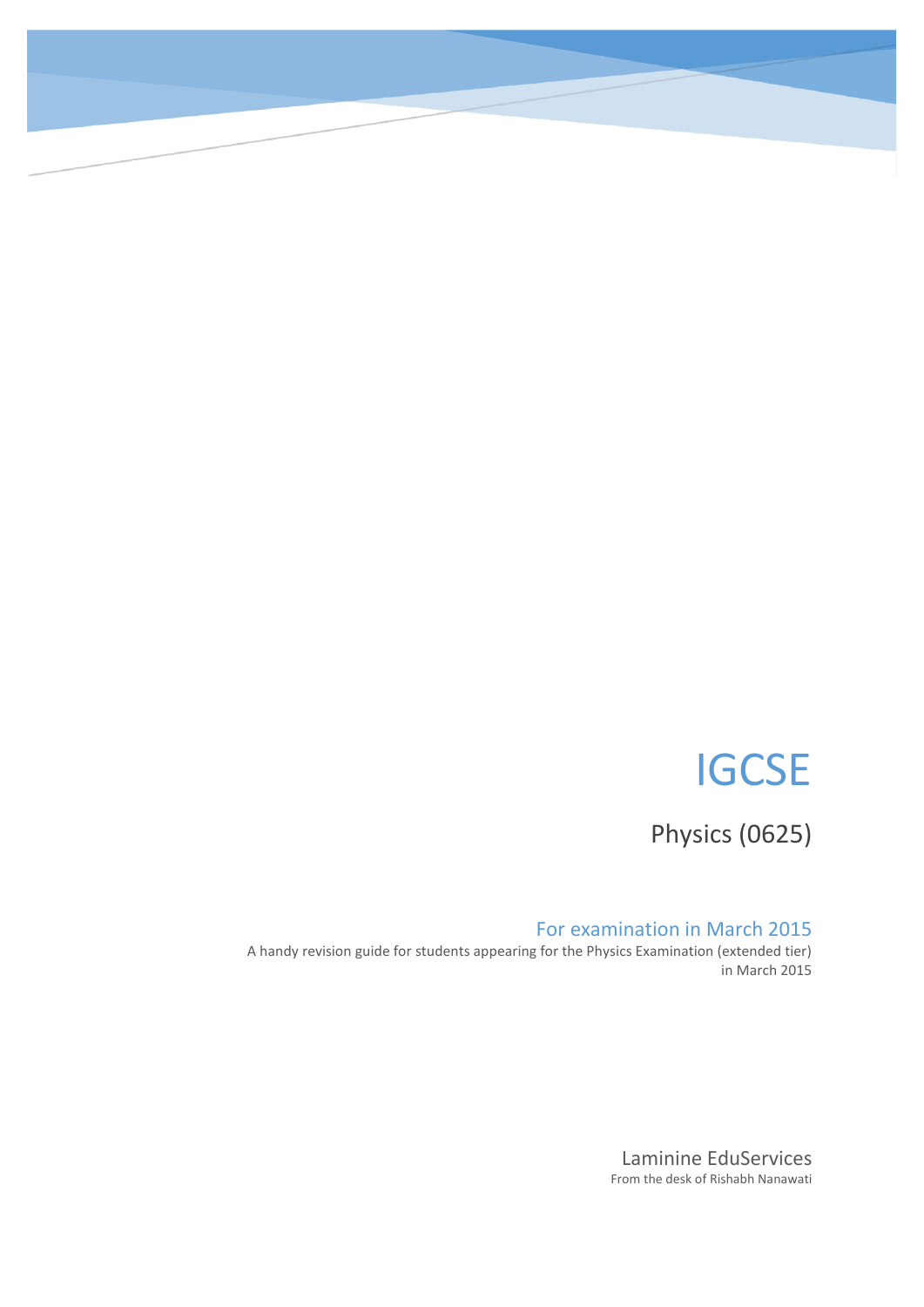### General Advice:



- Read the questions carefully and fully.
- Look for details that indicate how to answer or the depth of answer required.

For example the question 'Describe, in terms of the movement and energies of the water molecules, how evaporation takes place' is allocated 2 marks on a paper. This shows that you must make two valid points and you must refer to movement and energy of the molecules. So wording such as 'some molecules have more energy than others and these leave the surface' will gain both marks.

• Make sure you are confident with your calculator – particularly using powers of 10.

• Always show your working in calculations so that you can gain marks for your method even if you make a mistake with the final answer.

- Always include units where appropriate.
- Avoid vague descriptions try to write clearly and concisely using the correct Physics terms.

• Use a sharp pencil for graph work, taking care to plot each point with a small, neat cross and to draw a thin best fit line.

• At the end of a calculation ask yourself 'is this answer sensible?'

• Make sure you answer the question set. You will gain no marks for merely repeating the facts given in the question.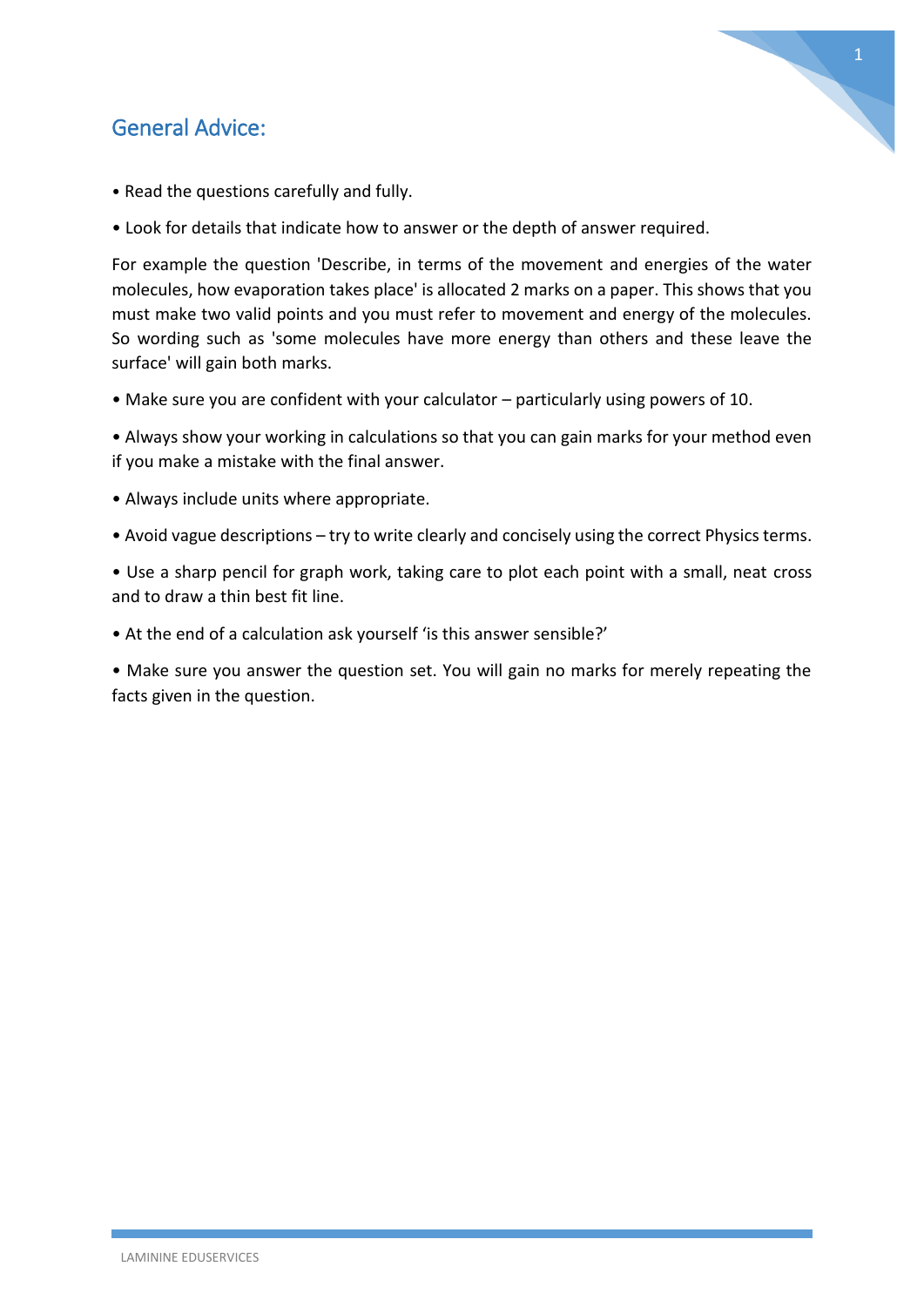### Paper 3: Structured

### General Advice:

These are the papers that test your knowledge and understanding of Physics theory and the ability to apply your knowledge to situations described on the paper. The following includes some tips on how to read the questions and advice on particular items in the syllabus that often seem to be poorly understood or applied.

#### 1. Reading the questions:

• It is very easy when presented with a diagram question to look at the diagram and then try to answer the question. You must read and understand the introductory sentences above the diagram first before trying to answer the question. There may be a part of the question near the end which requires you to use a piece of information that is included in the introductory sentences in your answer.

• Be careful how you answer your questions. An explanation of some Physics (even if correct) that does not answer the question set does not score marks.

• If there are three marks available for a calculation, two of the three marks are for showing your working.

• If a question states 'accurately mark' or 'accurately draw', the examiners expect points to be carefully positioned and lines to be drawn with care using a ruler.

• When reading the questions, decide which area of Physics you are being asked about. Do not just look at a few words as you may then misunderstand the question.

For example a question that mentions heat radiation is not about radioactivity (just because the word 'radiation' is seen). If you are asked for a convection current diagram do not draw a circuit just because the word 'current' is in the question!

#### 2. Answering the questions:

• You must understand the turning effect of a force and that it is called the moment of the force.

• You must learn the equation

work done = force x distance moved in the direction of the force.

• Answers such as 'the current slows down' or 'the current is used up' show very clearly a lack of understanding of current and resistance. You should know that the current is the same at all points in a series circuit.

• You must understand that speed is a scalar (size only) and velocity is a vector (size and direction) and that the circular motion at constant speed involves a change in velocity because the direction is changing.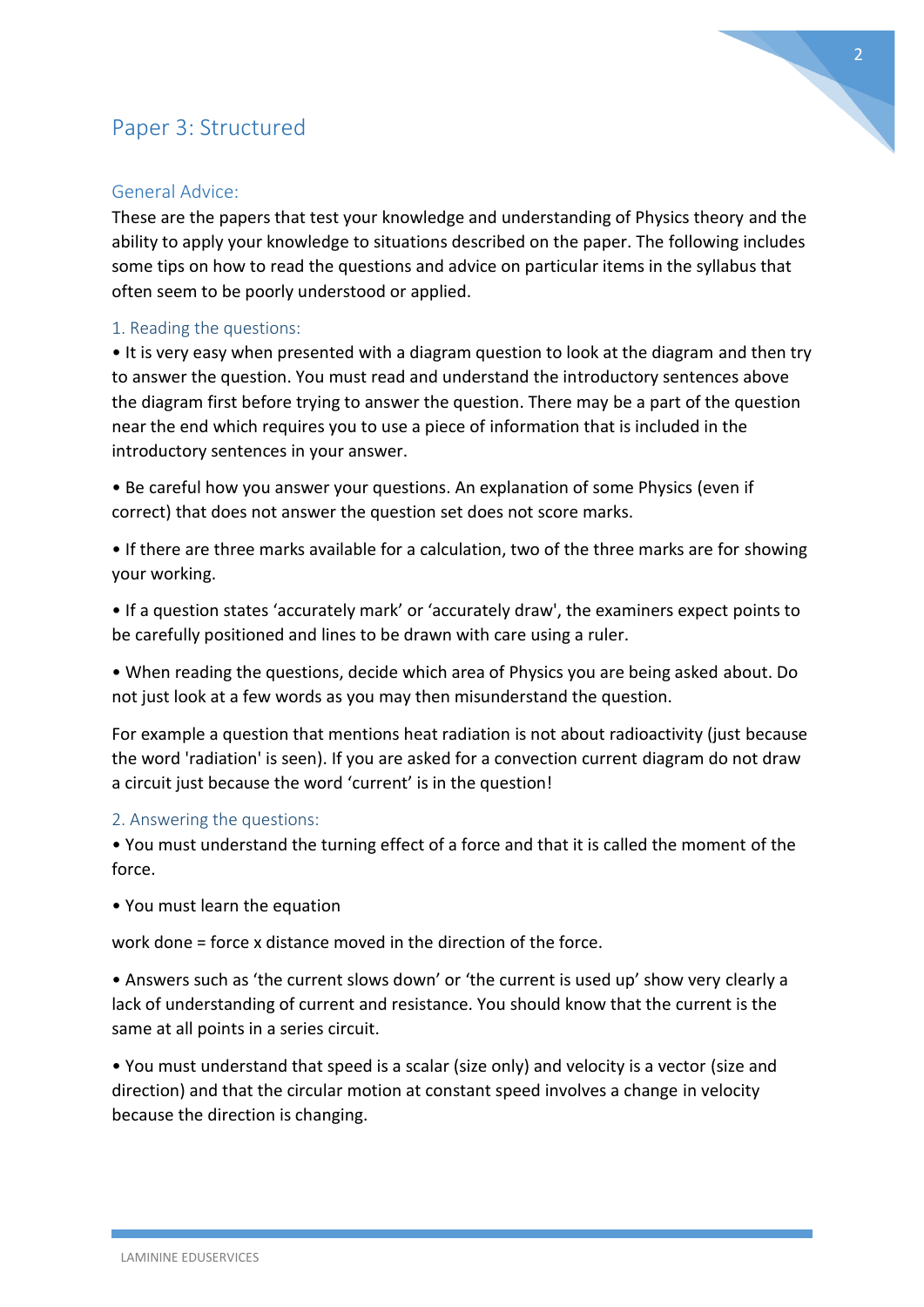• A vague statement that 'extension increases as load increases' is a correct statement but it is not Hooke's Law. If you are asked to state Hooke's Law you should write that 'the extension is proportional to the load'.

• You must know that when a magnet is moved in or out of a solenoid that is part of a circuit, a current will be induced. It is the movement of the magnet in the solenoid that causes the current as its magnetic field lines cut the coil.

• You must understand that an analogue meter gives continuously increasing (or decreasing) readings but a digital meter gives readings that increase (or decrease) by one unit (in this case steps of 0.01A).

• You must understand basic radioactivity. You should know about the characteristics of the three types of emission (alpha, beta and gamma), half-life and safety precautions.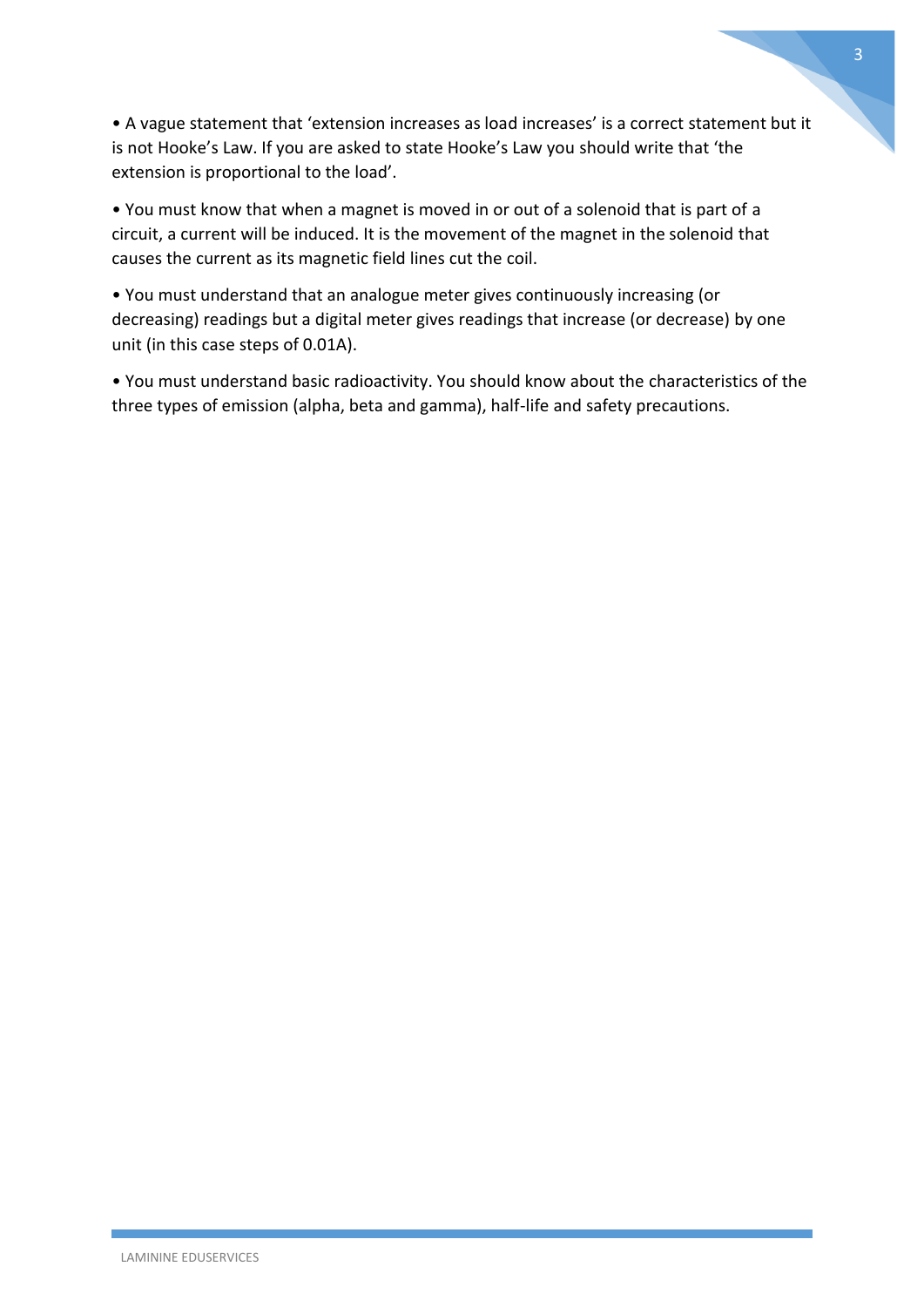

### Paper 6: Alternative to Practicals

### FAQs

Q1. How to check for zero error in a:

(i) Vernier Calliper

(ii) Micrometre screw gauge

(iii) Stopwatch

Ans:

(i) Close the jaws of the Vernier caliper fully. When the zeros of both MAIN SCALE and VERNIER SCALE are not aligned together, the zero error is present.

(ii) Before placing an object, turn the thimble until the spindle and anvil meet. If the reading on the thimble is not aligned with the zero mark on the datum line, a zero error is present.

(iii) Just check what the stopwatch reads on reset. If it isn't 00:00, a zero-error is present. Readings are subtracted accordingly.

Q2/3. How to check for zero error in a:

- (i) Voltmeter
- (ii) Ammeter?

Ans: For both of them, disconnect them (from the circuit) and check if the pointer is pointing at the zero mark on the scale. If they aren't, a zero-error is present.

Q4/5. Why the pointer reading ammeter/voltmeter is gently tapped before taking a reading?

Ans: To reduce the friction between the needle and the pivot.

Q6. When making a ray diagram, why should rays and normal be as thin as possible?

Ans: Thin lines make it possible to obtain precise readings; with thick lines it is difficult to measure accurate angles (of incidence, reflection etc.).

Q7. What is the purpose of a rachet in a micrometre?

Ans: To prevent undue pressure from being exerted.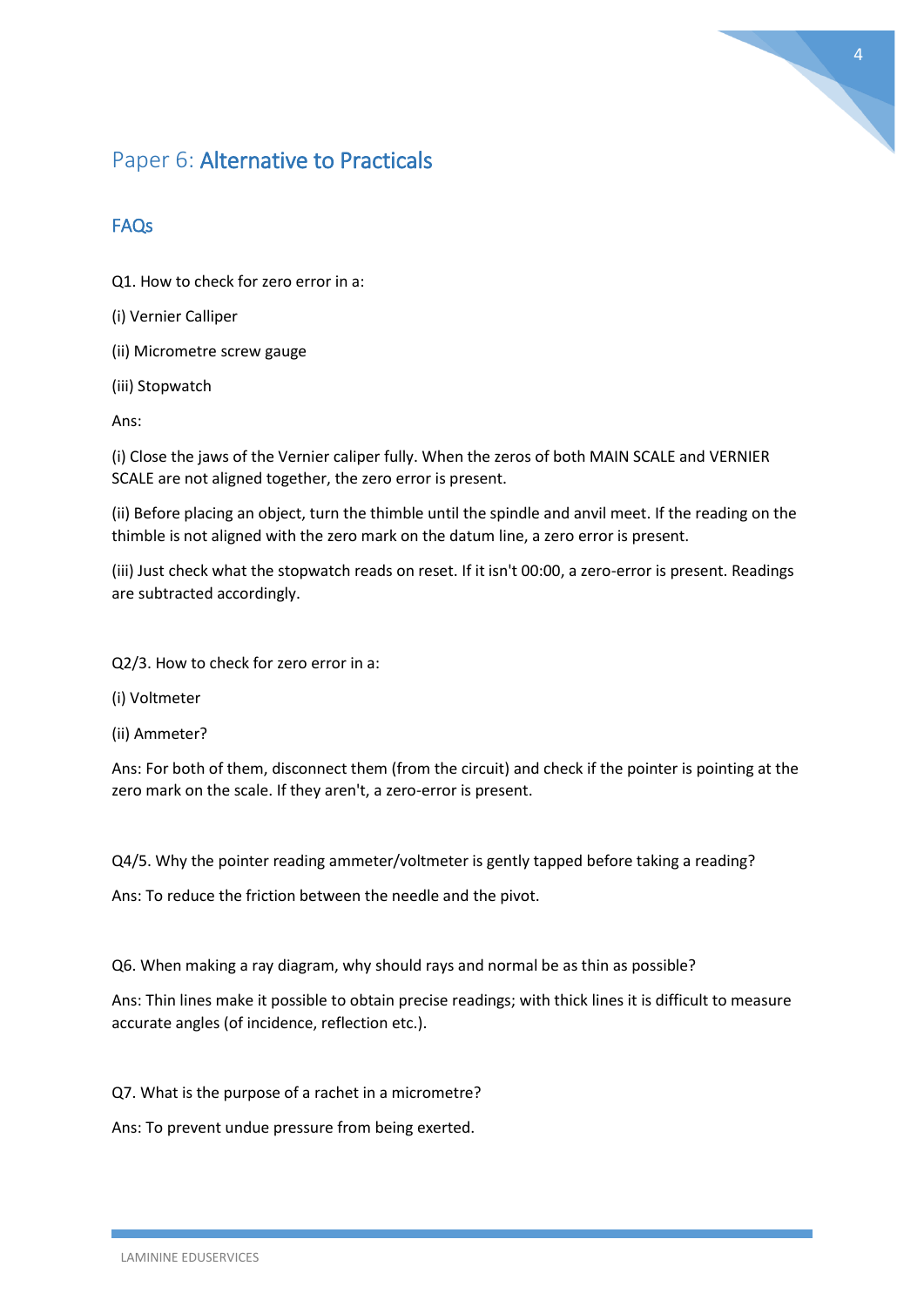

Q8. A liquid reaching the maximum temperature quickly. Give one reason.

Ans: It is due to convectional currents. The water expands and gains heat energy and its density lowers down, and it moves upwards and the lower part of the apparatus is replaced by cold water which has higher density.

Q9. Why is the temperature 20°C marked on the measuring cylinder?

Ans: The scale on the cylinder is calibrated to give accurate readings when the liquid is at 20°C.

Q10. Why an image is measured from a position behind the screen rather than front?

Ans: If it was measured from the front, it would block the rays of light and disturb the apparatus.

Q11: What is a meant "good electrical" connection?

Ans: It means that the components are connected properly and are tightly screwed in the circuit. This also reduces the circuit's internal resistance.

Q14: State one precaution, other than avoiding parallax error that should take when using a school lab thermometer, to ensure accurate measurement of temperature?

Ans: Check the mercury level when the reading becomes steady. If the thermometer is in a liquid, make sure it is 1/3rd immersed and that the liquid is stirred before taking the reading.

Q16: What is the effect of "length" or "mass" on time period of pendulum?

Ans: Length - The period of a pendulum increases with length.

Mass - No effect.

#### Q17: What are the conditions to get accurate fixed points?

Ans: Immerse 1/3rd of the thermometer into the funnel containing ice, avoid parallax error when reading the temperature on the thermometer, use ice shavings to ensure good contact between the bulb of the thermometer and the ice, wait for the temperature to become steady before taking the reading, etc. Ice point is 0°C and steam point is 100°C.

Q18: Why while determining the boiling point of water, thermometer is held in steam?

Ans: Because the steam is pure and has specific melting point. If the reading is taken from the water, it may not accurate as water may not be pure.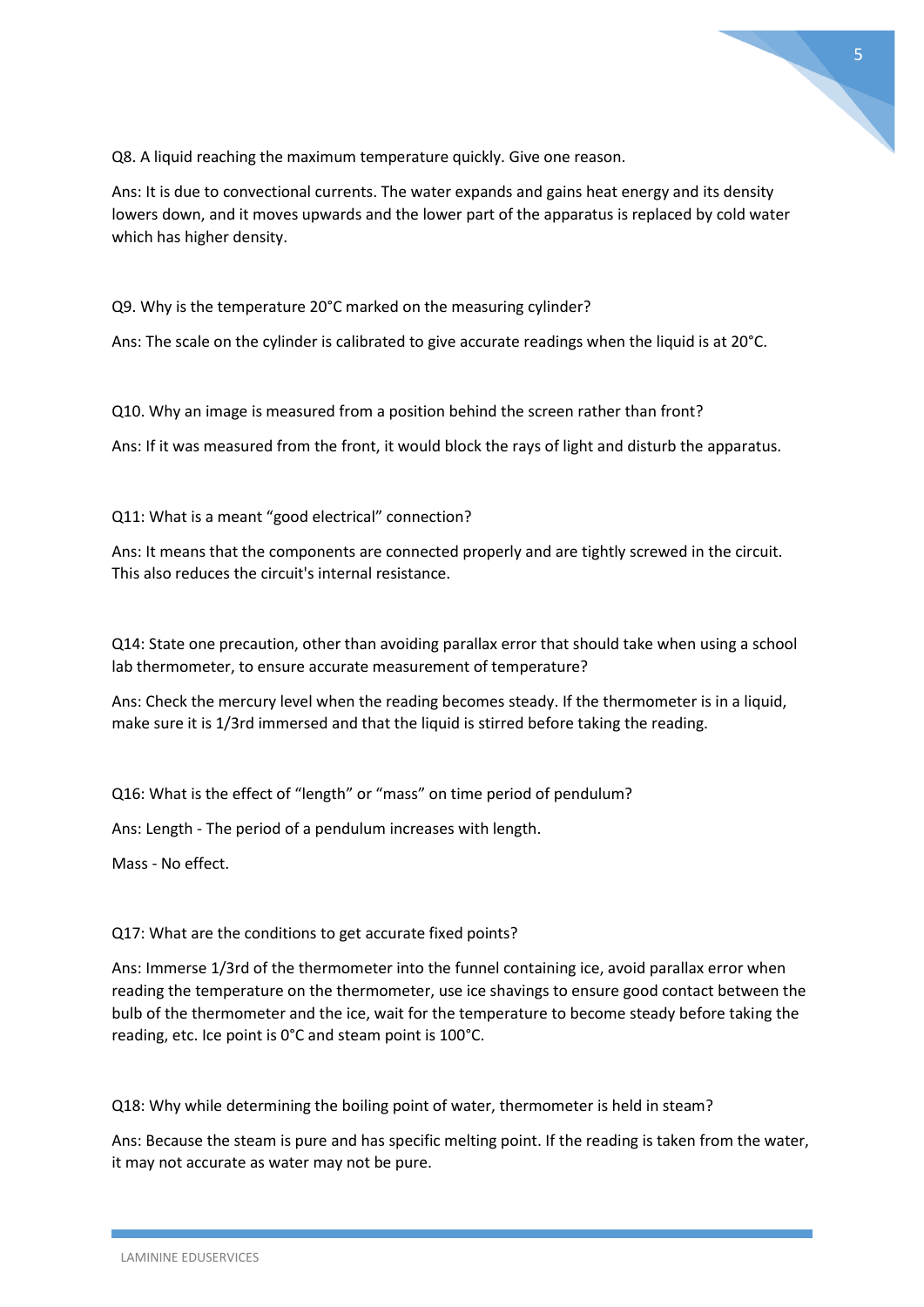Q20: What observation made during the experiment would confirm that the given metal is a good conductor of heat?

Ans: Experiment - Using 4 rods (copper, iron, glass and wood) which have the same dimensions, coat one end of the rods evenly with wax. Then fill a tray of water in boiling water and submerge the end of the rods in the tray. From observation, the wax melts the farthest along the copper rod, showing that copper (a metal) is a good conductor of heat while the other rods (insulators) are poor conductors of heat.

Q22: What is the purpose of lagging?

Ans: Lagging is done to provide heat insulation (in boilers, pipes etc.) and trap heat from escaping.

Q23: How you might check that you have made good electrical connections?

Ans: Ensure that all components are screwed in tightly and that they work properly. If the resistance of the circuit is low, the electrical connection is usually good.

Q24: Give a reason for making the length of each normal at least 6cm?

Ans: This will help in measuring angles accurately as the radius of a protractor is normally 6cm.

Q25: What advantage is there in using tracing paper for the screen?

Ans: The image of the object can be viewed without obstruction of light. Also, the size of the image can be conveniently measured by using a metre rule on the back of the tracing paper without disturbing the apparatus.

Q26: Why the eye not placed too close to the end of the rule?

Ans: If the object is too close, the distance between the object and retina is low and hence the image of the object is not formed on the retina, so we cannot see the object clearly.

Q27: What would be the effect on the image if the centre of the object and the centre of the lens are not at the same height?

Ans: If they aren't parallel to each other, the image will be partial or blurred.

Q28: What is the purpose of variable resistor?

Ans: To adjust the current in the circuit.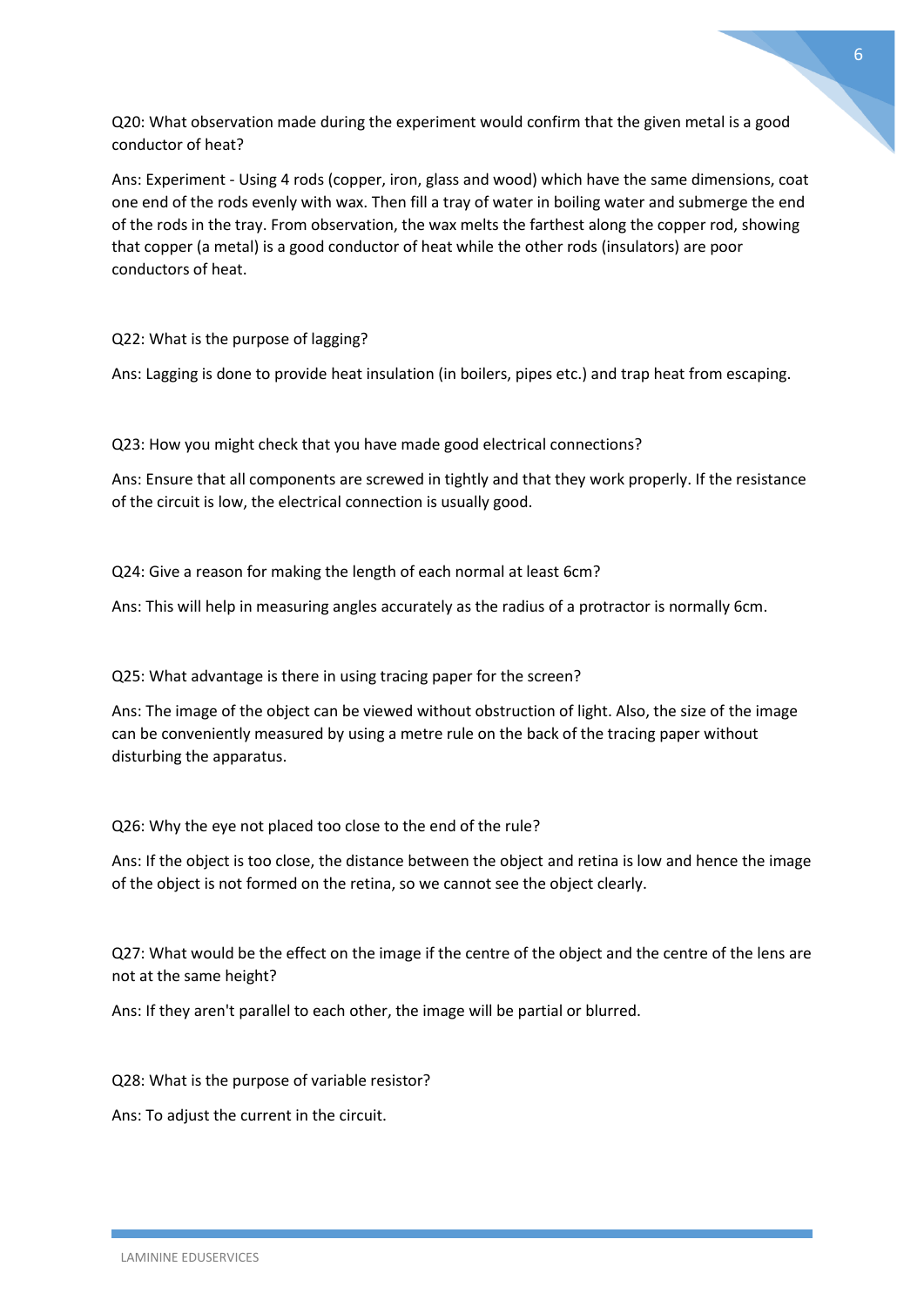

Q30: Before closing the switch, why is the rheostat adjusted to its maximum value?

Ans: This makes sure minimum current flows in the circuit, so when the circuit is closed the ammeter doesn't get damaged.

Q31: Why is a compass tapped when being used?

Ans: To eliminate friction on the compass needle.

Q32: What is the advantage of using smaller compass?

Ans: It is can be used to align the weak magnetic fields.

Q33: Why should card move freely on the pivot? (Referring to a card being hung from a hole on a support)

Ans: To ensure the card does not stick to the pivot due to friction (which ensures that the card is hanging in equilibrium position).

Q34: What is plumb line?

Ans: A line from which a weight is suspended to determine the depth or verticality.

Q35: Why the plumb line should hang so that it almost touches the card?

Ans: This will help in avoiding parallax error.

Q37: What is the meaning of *C* written on a thermometer?

Ans: It means the temperature is measured in Celsius.

Q38: What precautions are to be taken while making a circuit?

Ans: Ensure that all connections are tight, make sure the components are functional and clean, use a DC supply with low voltage (to minimize potential hazards), make sure the power supply has a rating nearly equal to the lamp or bulb, make sure ammeter is in series and voltmeter is in parallel, etc.

Q39: What is a jockey?

Ans: A jockey is a metal slider that wears away a line of the insulation so it can make electrical contact with the metal underneath.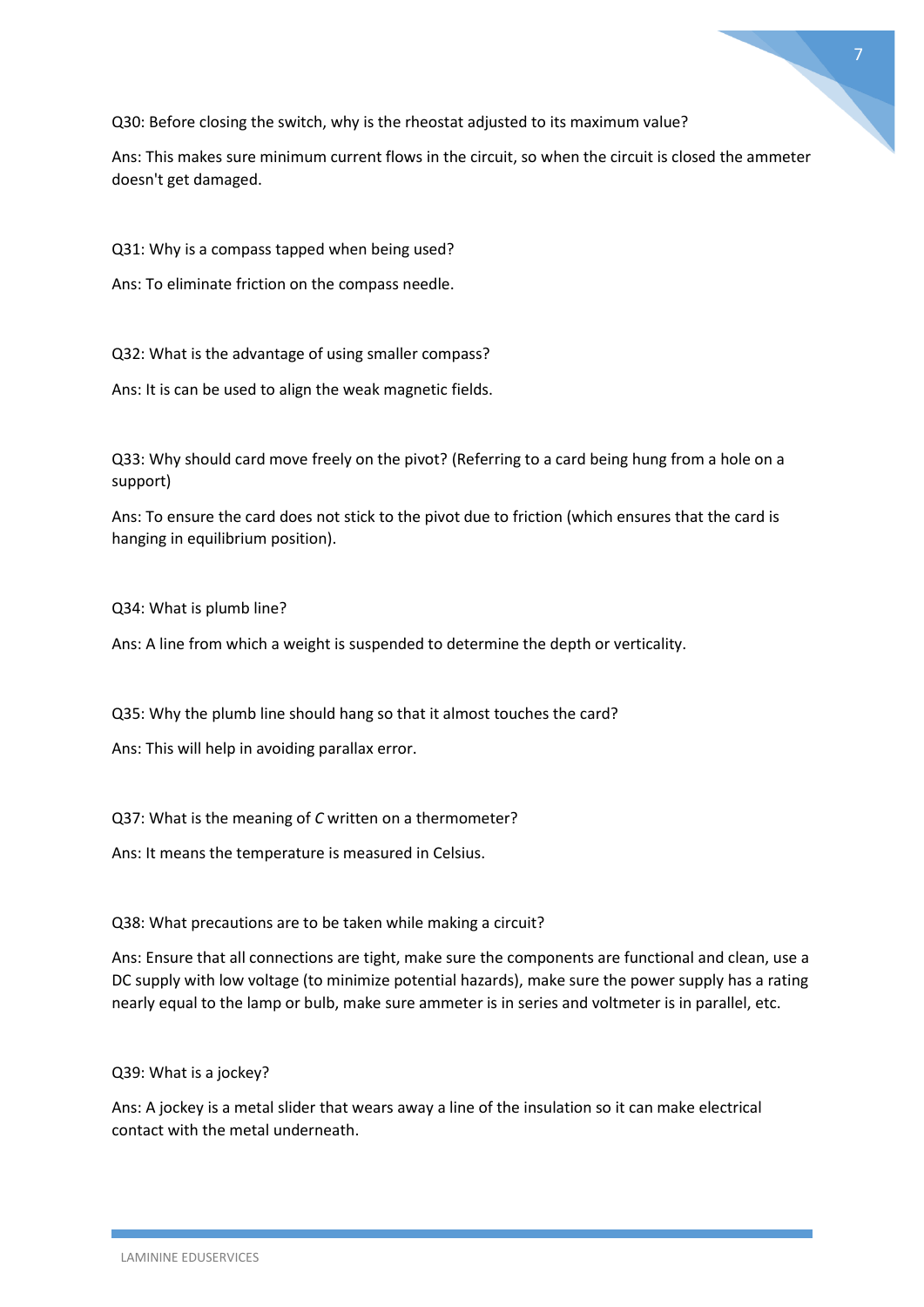

Q40: How would you clean the dirty jockey?

Ans: Rub the jockey with sand paper.

Q41: How could lid helps to keep the contents of lagged container frozen? Ans: It prevents heat from the surroundings entering the container.

Q42: Why thermometer held in steam for determining the upper fixed point of thermometer?

Ans: Because the steam is pure and has specific melting point. If the reading is taken from the water, it may not accurate as water may not be pure.

Q43: What could cause the pointer to at position below 0?

Ans: By reversing the polarity...

Q44: State the precautions while taking a reading from

i. Voltmeter

ii. Ammeter

Ans: Check for zero-error, tap them before taking the reading, avoid parallax-error, etc.

Q45: What will be the effect on the circuit if the dirty jockey is used?

Ans: A dirty jockey will hinder the flow of current in the circuit BECAUSE the resistance will increase dramatically.

Q46: How will you "record" readings?

Ans: Using the appropriate instruments, the readings are recorded and noted (on a piece of paper, etc.)

Q47: How will you display / represent your reading?

Ans: The relevant quantities can be tabulated.

Q48: How will you find result from your represented readings?

Ans: A graph can be plotted between the relevant quantities and results can be obtained by deducing data from the graph (e.g. averages, a quantity from the graph, etc.).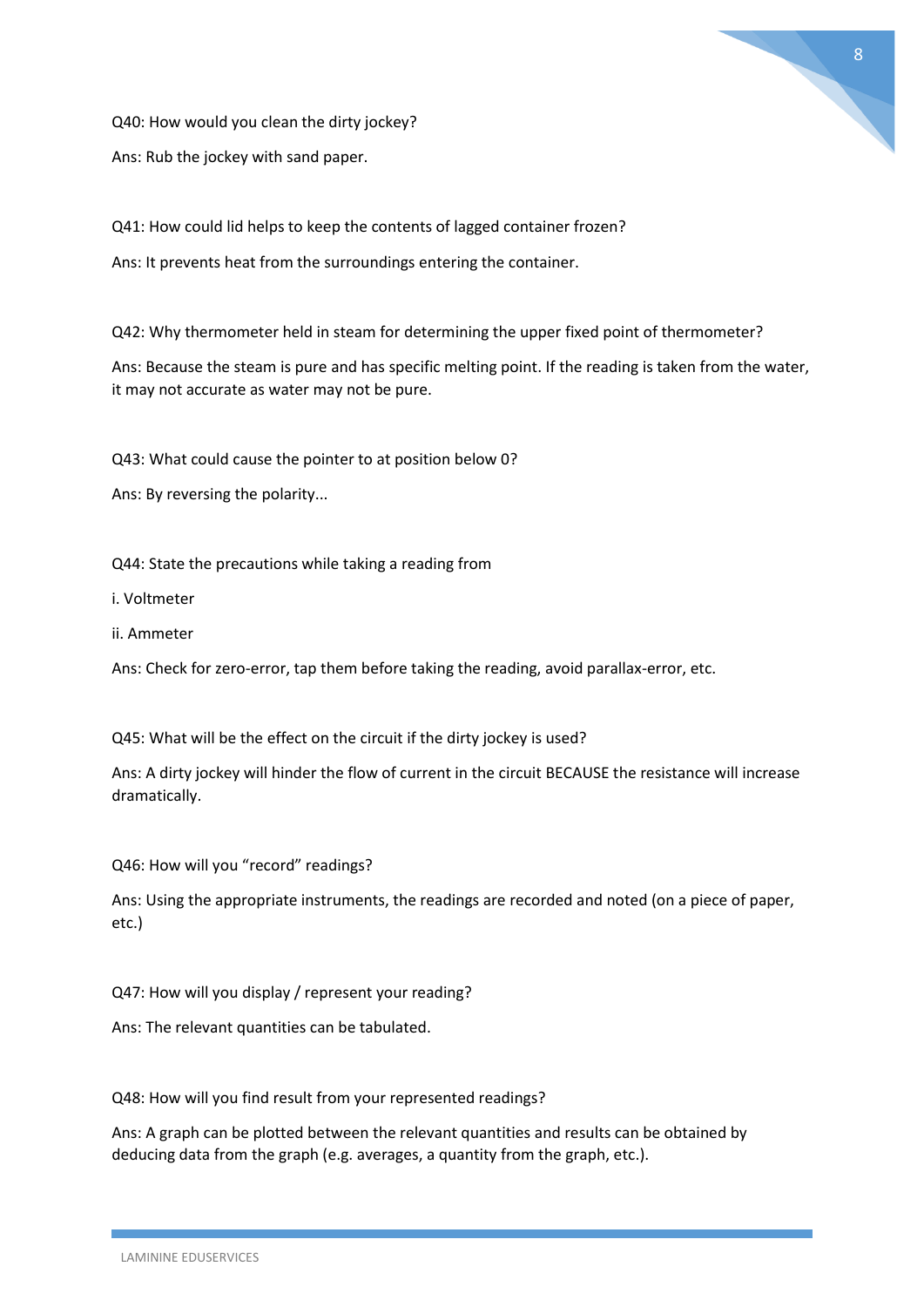Q49: What precautions would you take while taking readings from measuring instruments? (General precautions)

Ans: Avoid parallax error, wait for a steady reading, remember to add/subtract if there are zeroerrors, etc.

Q50: What is an oscillation?

Ans: The process of the bob swinging back and forth steadily and coming back to its original position.

Q52: How will you measure the length of a pendulum?

Ans: Using a meter rule and set-square. Place the meter rule close to the thread and note the length of the upper and lower ends of the pendulum (l1 and l2). The length l is calculated by l2 - l1.

Q53: What is the use of set square?

Ans: They are used to align the ruler to get the correct reading. They help to avoid parallax errors.

Q55: What is a measurement?

Ans: The size, amount of degree of a physical quantity.

Q56/57: What is an accurate/precise reading?

Ans: Accuracy - the measure of how close you are to the true answer.

Precision - the measure of how closely all your individual measurement match each other.

Q58/59/61: Define responsiveness, range and sensitivity of a thermometer.

Ans: Range - The minimum and maximum temperatures that the thermometer can measure.

Sensitivity - It is the length of increase of the liquid per degree rise in temperature.

Responsiveness - How quickly the thermometer can register a change in temperature.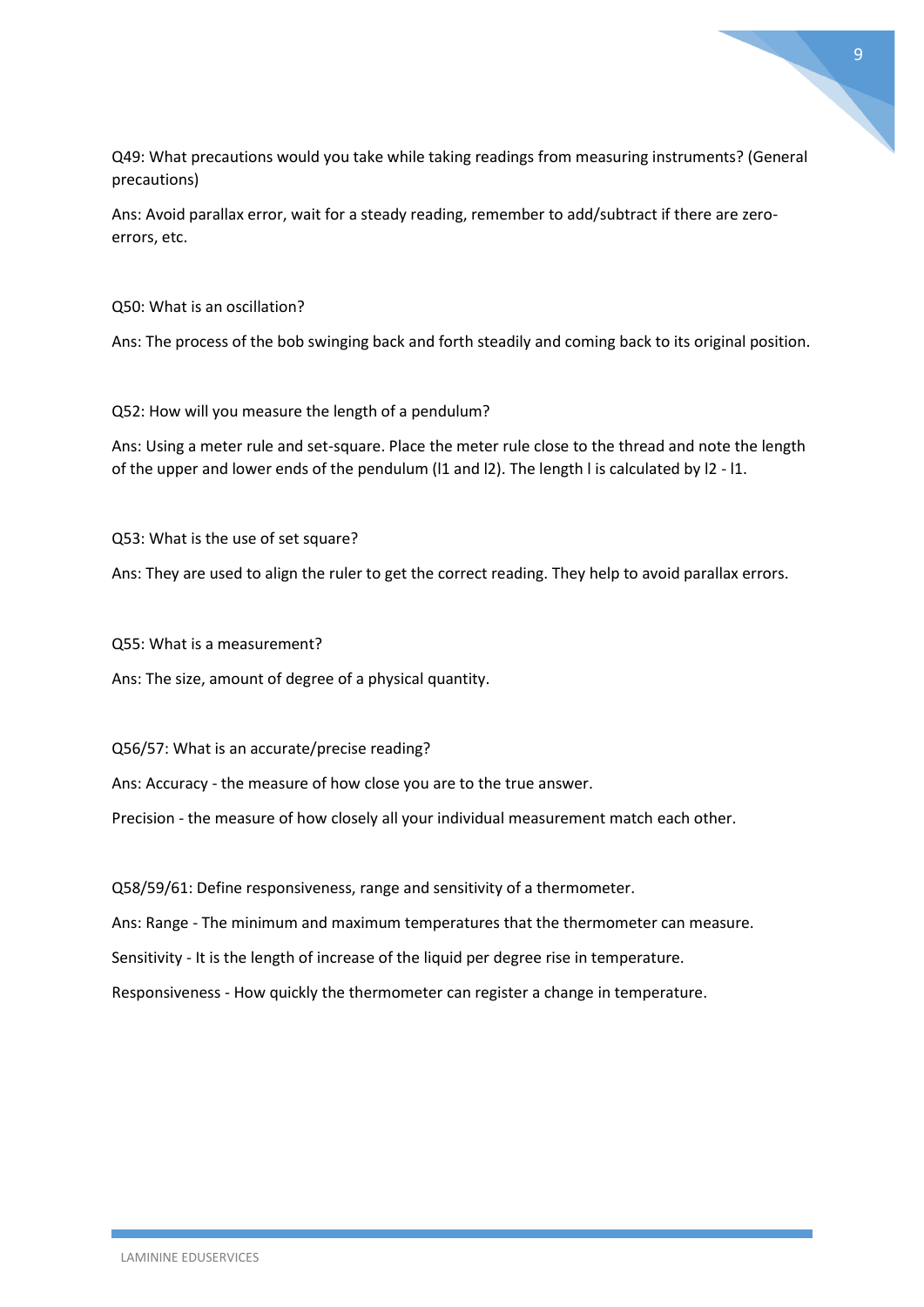Q60/62: How can we increase the responsiveness, range and sensitivity of the thermometer? Ans:

To increase range:

- (a) Make the thermometer stem longer
- (b) Make the bore (capillary) bigger
- (c) Use a liquid with a lower expansivity

To increase sensitivity:

- (a) Make the bore smaller
- (b) Use a bigger bulb
- (c) Use a liquid with a higher expansivity

To increase responsiveness:

- (a) Use a thin glass bulb
- (b) Use a liquid that conducts heat better

#### Q63: Why the bore of capillary tube is uniform?

Ans: This improves the thermometer's sensitivity (by giving a large change in length of the mercury thread for a small change in temperature).

Q64: Why the walls of long tube above the bulb are made thick?

Ans: Acts as a magnifying glass to easily read the mercury thread in the stem.

Q65: What is the advantage of small size of thermometer?

Ans: It makes it cheap to produce, portable, etc.

Q66: Why the mercury is contained in a thin-wall glass bulb?

Ans: This allows for rapid conduction of heat through the thin glass wall to the mercury contained in the bulb.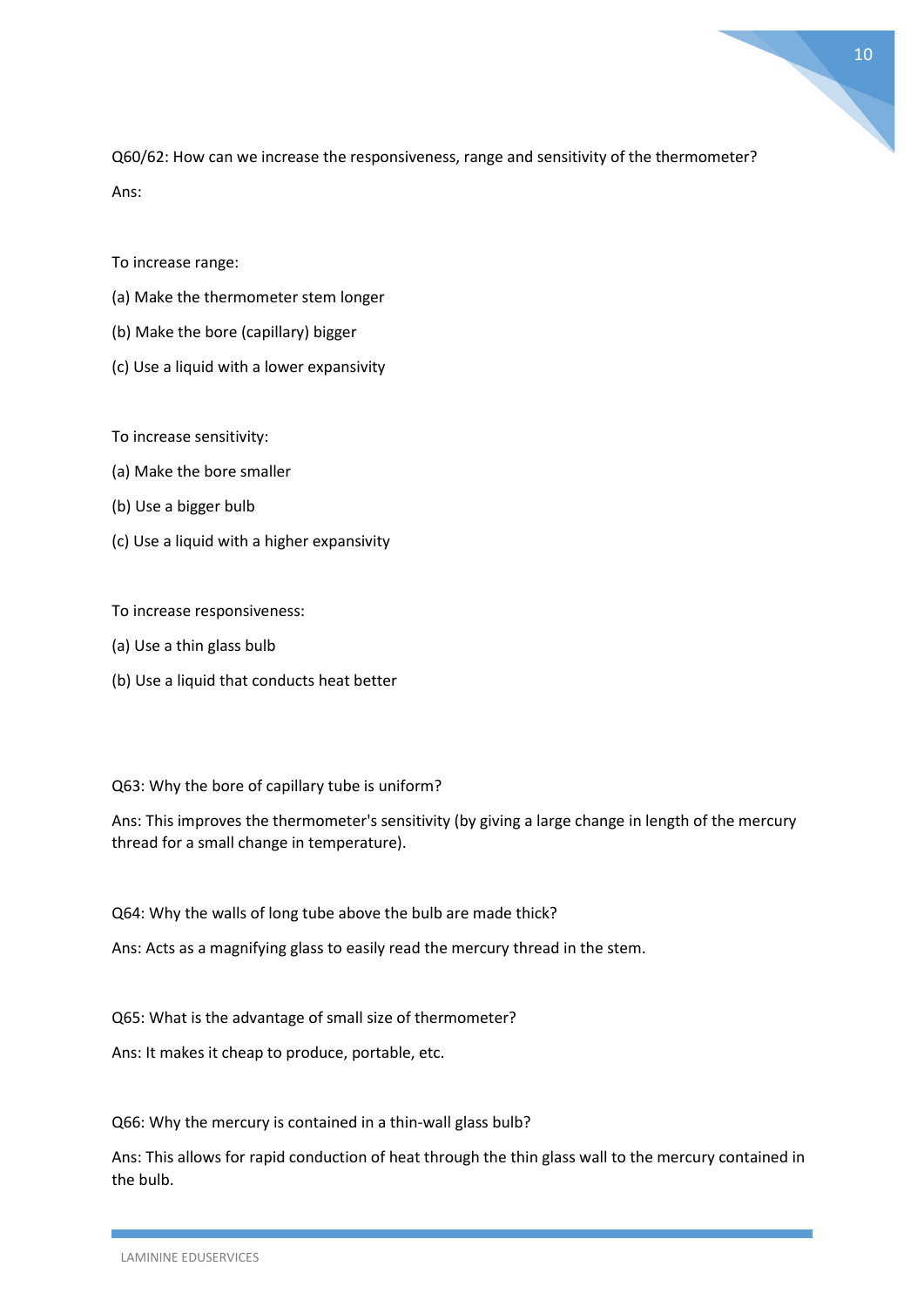

Q67: What is the purpose of constriction in the clinical thermometer? Ans: The constriction prevents mercury from flowing back into the bulb.

Q68: What does the statement mean, that the scale of thermometer is linear? Ans: It is the uniform expansion of liquid to temperature.

Q69: Why the cross-section of the stem of thermometer is pear-shaped? Ans: This acts as a magnifying glass in one direction for easy reading of the mercury thread.

Q70: What factors to consider before measuring something?

Ans: The magnitude should not exceed the limit of the instrument, and the instrument must be sensitive enough to detect a meaningful measurement.

Q71: When iron fillings are used, why must the current be large?

Ans: So that the field is stronger and hence the field can be detected.

Q72: Why must smaller fillings be used?

Ans: So that the weaker magnetic fields are also shown.

Q73: Why must the oscillations be counted from centre of swing?

Ans: The chain is moving the fastest at the centre of swing.

Q74: Suggest a suitable number of oscillations, with reason.

Ans: 20. The time for one oscillation is too short to obtain an accurate reading and so 20 oscillations are timed instead.

Q75: Why is the reading in a pendulum repeated?

Ans: This will help ensure a more accurate average value for one oscillation (T).

Q76: Why is oil stirred during heating?

Ans: To give uniform heating to the mixture.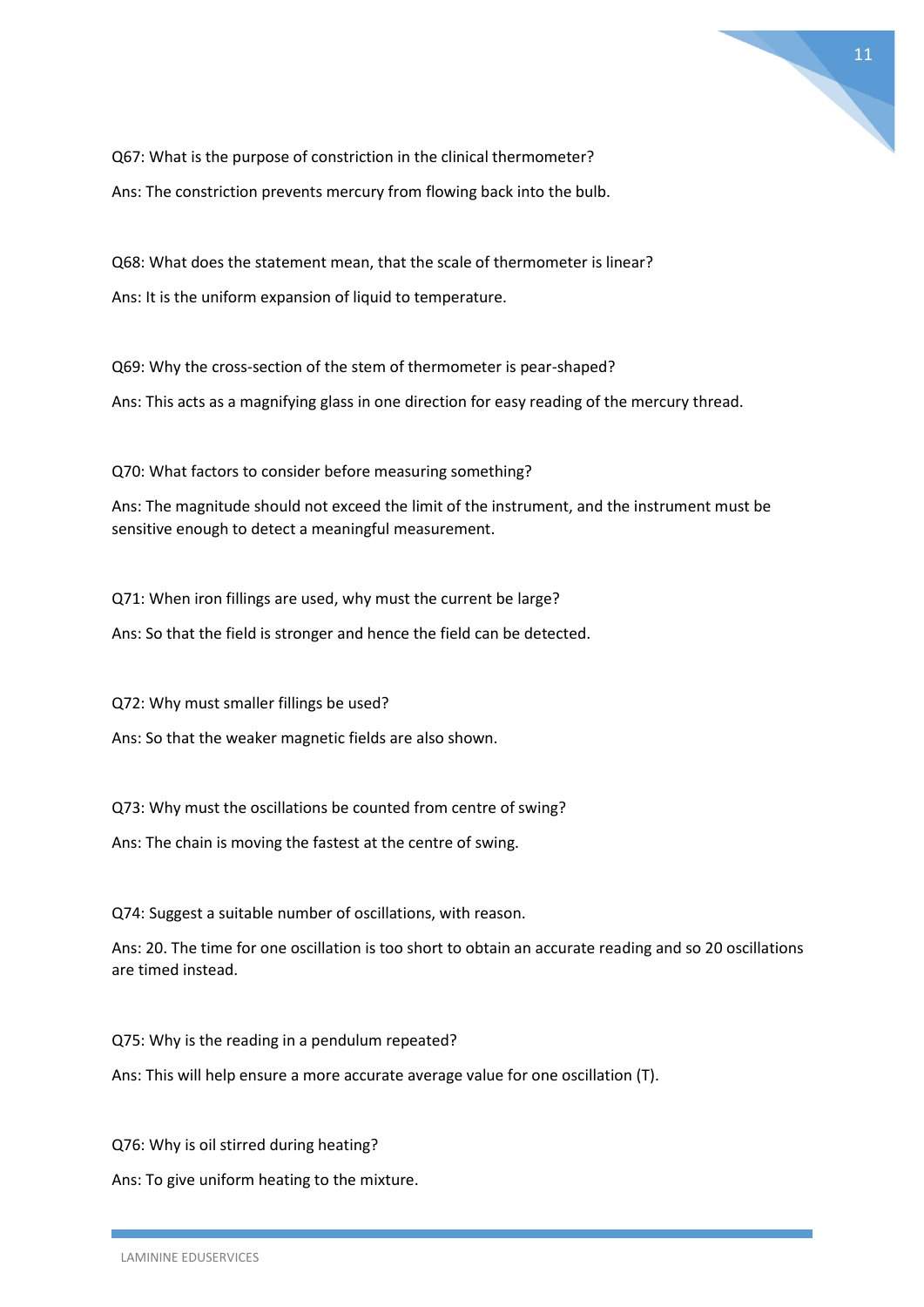Q77: Why is the oil heated gently?

Ans: So that an equal change in the temperature will result in a small change of temperature in the oil.

### Tips:

There are some particular points that are relevant to answering the questions here.

• When plotting a graph it is important to choose the scales so that the plots occupy more than half of the graph grid. Careless, rushed graph plotting can lose several marks. You should always use a sharp pencil and plot small, neat, accurately placed crosses. Then draw a neat thin best-fit line.

• You should understand that if y is proportional to x then the graph will be a straight line through the origin.

• It is important to be able to set up a circuit from a diagram, draw a circuit diagram of a circuit already set up and also to draw a circuit diagram from a written description.

• You need to know that to read the current through a component (e.g. a lamp or a resistor) and the voltage across it, the ammeter is placed in series with the component but the voltmeter must be connected in parallel with the component.

• Column headings in tables of readings must be headed with the quantity and unit as in these examples: I/A, or t/s, or y/m. Graph axes are labelled in the same way.

• Final answers should be given to 2 or 3 significant figures.

• When carrying out practical work there are usually measurements that are in some way difficult to take in spite of taking great care. You should comment about these difficulties when asked about precautions taken to improve accuracy.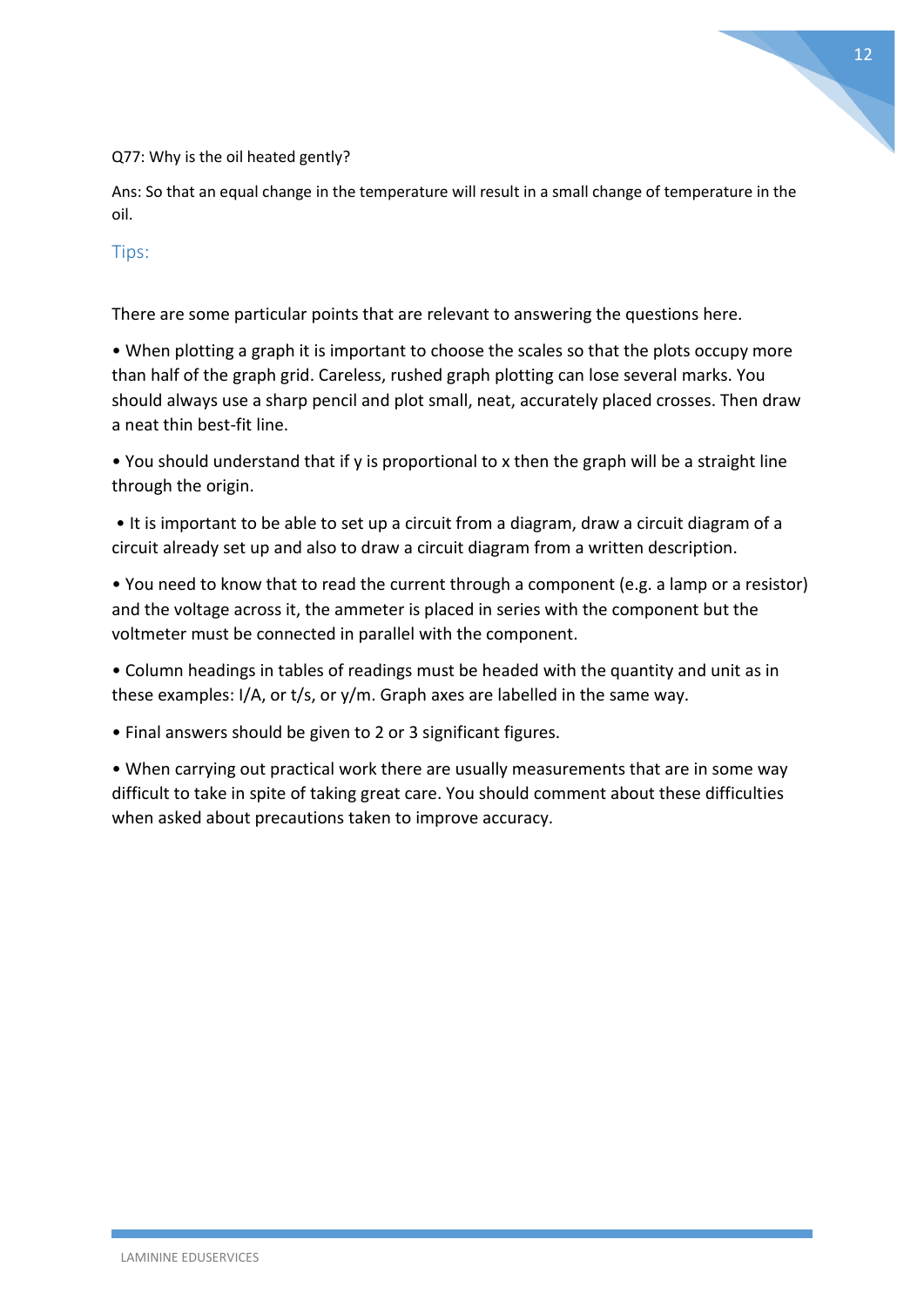## Supplementary Help:

# Symbols, units and definitions of physical quantities

You should be able to state the symbols for the following physical quantities and, where indicated, state the units in which they are measured. You should be able to define those items indicated by an asterisk (\*) The list for 'Extended' includes both the Core and the Supplement.

| Core                          |                |                             | <b>Supplement</b>        |        |                                    |
|-------------------------------|----------------|-----------------------------|--------------------------|--------|------------------------------------|
| Quantity                      | Symbol         | Unit                        | Quantity                 | Symbol | <b>Unit</b>                        |
| length                        | 1, h           | km, m, cm, mm               |                          |        |                                    |
| area                          | $\overline{A}$ | $m^2$ , cm <sup>2</sup>     |                          |        |                                    |
| volume                        | V              | $m3$ , cm <sup>3</sup>      |                          |        |                                    |
| weight                        | W              | N                           |                          |        | $N^*$                              |
| mass                          | m, M           | kg, g                       |                          |        | mg                                 |
| time                          | $\mathfrak{r}$ | h, min, s                   |                          |        | ms                                 |
| density*                      |                | $g/cm3$ , kg/m <sup>3</sup> |                          |        |                                    |
| speed <sup>*</sup>            | U, V           | km/h, m/s, cm/s             |                          |        |                                    |
| acceleration                  | $\partial$     |                             | acceleration*            |        | m/s <sup>2</sup>                   |
| acceleration of<br>freee fall | $\mathcal{G}$  |                             |                          |        |                                    |
| force                         | F, P           | N                           | force*                   |        | N*                                 |
|                               |                |                             | moment of a<br>force*    |        | N <sub>m</sub>                     |
| work done                     | W, E           | J                           | work done by<br>a force* |        | $J^*$                              |
| energy                        | E              | J                           |                          |        | J*, kw h*                          |
| power                         | $\overline{P}$ | W.                          | power*                   |        | $W^*$                              |
| pressure                      | p, P           |                             | pressure*                |        | Pa <sup>*</sup> , N/m <sup>2</sup> |
|                               |                |                             | atmospheric<br>pressure  |        | millibar                           |